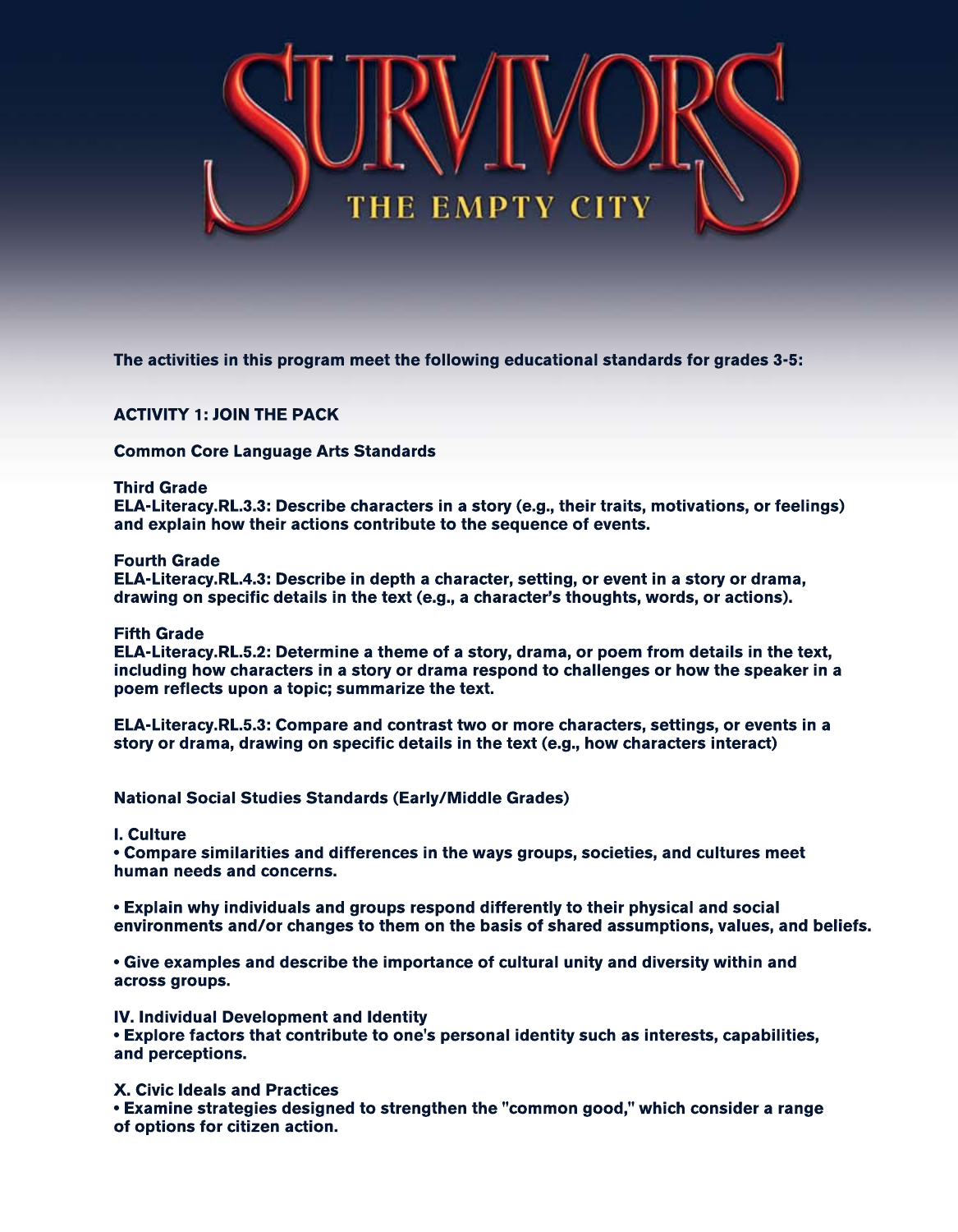## **ACTIVITY 2: DOG LANGUAGE DECODED**

**Common Core Language Arts Standards**

#### **Third Grade**

**ELA-Literacy.L.3: Demonstrate command of the conventions of standard English grammar and usage when writing or speaking.**

#### **ELA-Literacy.L.3.4a:**

**Use sentence-level context as a clue to the meaning of a word or phrase.**

**ELA-Literacy.L.3.5: Demonstrate understanding of figurative language, word relationships and nuances in word meanings.**

#### **Fourth Grade**

**ELA-Literacy.L.4: Demonstrate command of the conventions of standard English grammar and usage when writing or speaking.**

**ELA-Literacy.W.4.3d: Use concrete words and phrases and sensory details to convey experiences and events precisely.**

**ELA-Literacy.L.4.5: Demonstrate understanding of figurative language, word relationships, and nuances in word meanings.**

#### **Fifth Grade**

**ELA-Literacy.L.5: Demonstrate command of the conventions of standard English grammar and usage when writing or speaking.**

**ELA-Literacy.L.5.5: Demonstrate understanding of figurative language, word relationships, and nuances in word meanings.**

## **ACTIVITY 3: PRESERVING THE PAST**

**National Social Studies Standards (Early/Middle Grades)**

#### **I. Culture**

**• Explain and give examples of how language, literature, the arts, architecture, other artifacts, traditions, beliefs, values, and behaviors contribute to the development and transmission of culture.**

#### **II. Time, Continuity, and Change**

**• Compare and contrast different stories or accounts about past events, people, places, or situations, identifying how they contribute to our understanding of the past.** 

**• Identify and use various sources for reconstructing the past, such as documents, letters, diaries, maps, textbooks, photos, and others.**